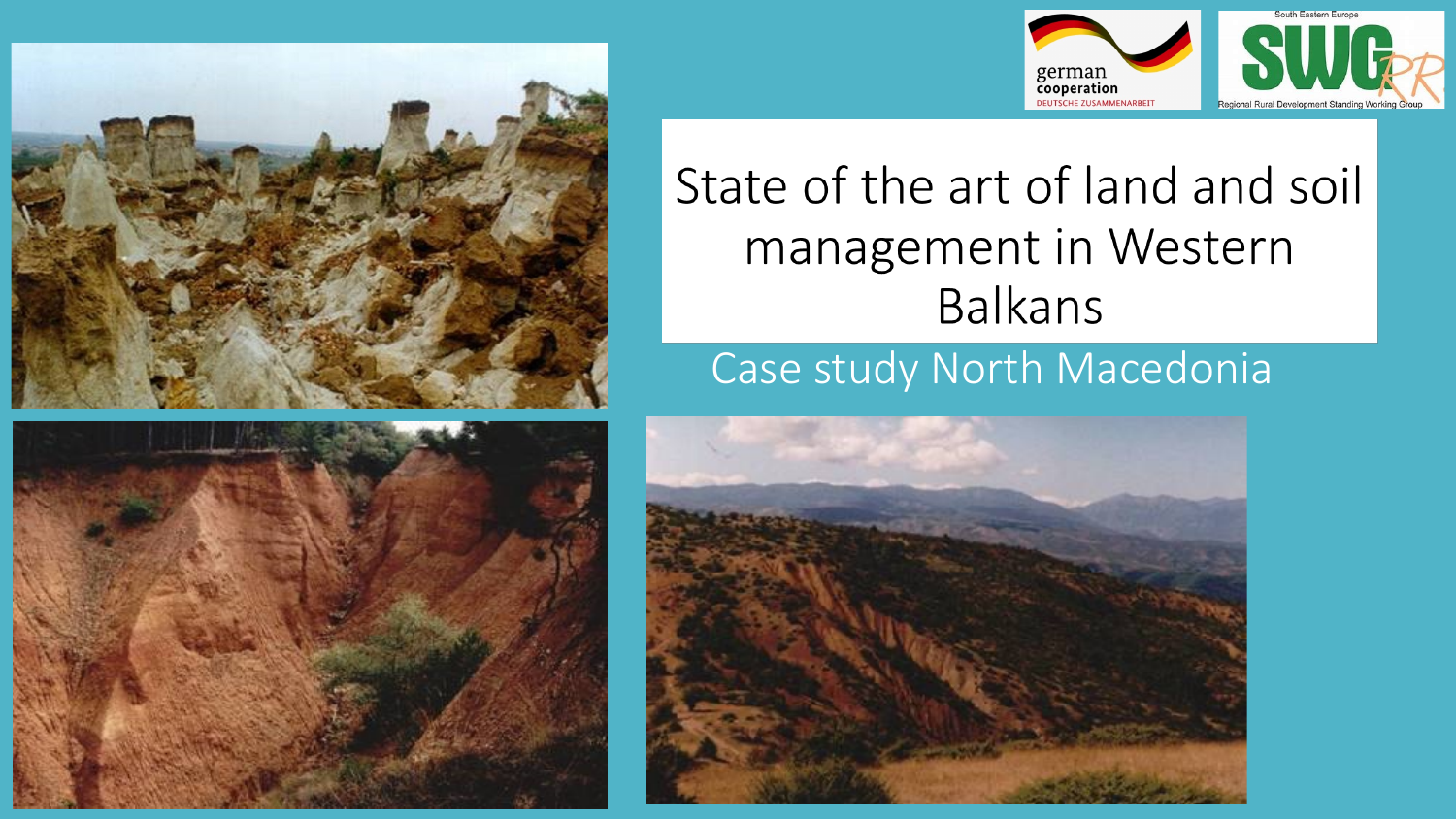# Soil legislation in North Macedonia

 $\triangleright$  Drafting of legal acts in the country is under the Government responsibility,

 $\triangleright$  Endorsement of the legal acts is under the responsibility of the Parliament,

ØThe Constitution of the Country contains provision (Article 8) states that "the regulation and humanization of space and the protection and improvement of the environment and nature" is one of the fundamental values of the Constitutional order,

ØTwo responsible Ministries, with Departments and Authorities that among the other responsibilities regulate issues related to soil,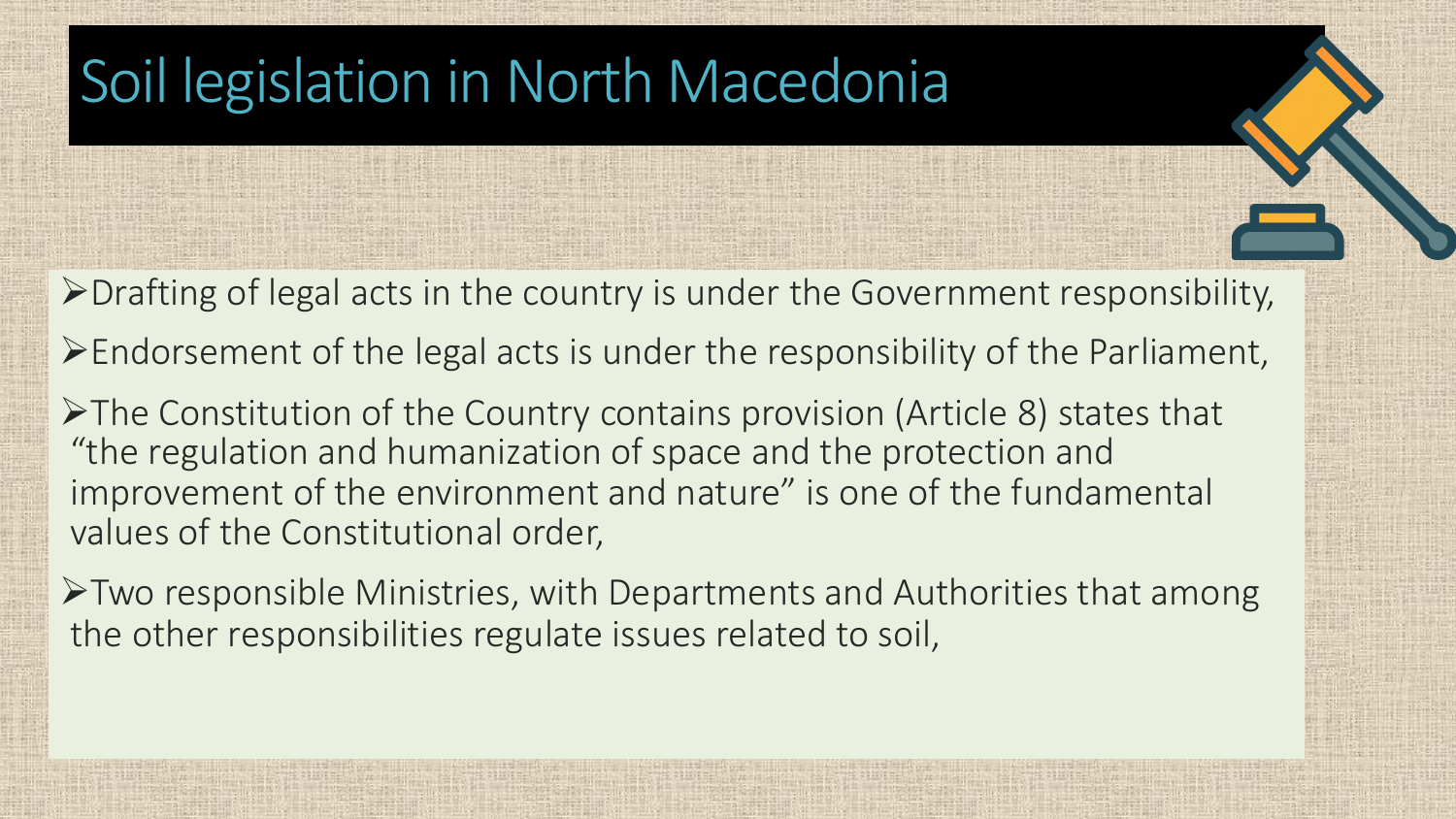# Soil legislation status in North Macedonia

#### Legal documents addressing certain issues related to soil:

**Eaw on agricultural land** - the rights of use, land tenure and concession, briefly enumerates the best practices for maintaining soil fertility, few provisions related to protection from soil erosion and fires

**RULES** 

- **Eaw on land consolidation** gives a legal round for the modalities, instruments and procedures of land consolidation
- <sup>Ø</sup> Law on organic production *-* provisions that explicitly defines protection of soil fertility, soil cultivation, fertilizers use and improvement of soil properties,
- Ø Law on fertilizers *–* provisions for the rules of import, storage, control of fertilizers and soil improvers,
- <sup>Ø</sup> Law on mineral raw materials *-* provisions for the procedures for storing/piling of waste generated during exploitation of mineral raw materials, top-soil management and protection, etc.
- $\triangleright$  Rule book for Cross compliance measures,
- $\triangleright$  Rule book for procedures and rules in organic production
- <sup>Ø</sup> Strategy for Agriculture and Rural Development *–* strategic goal 5 outlines the need for sustainable development and efficient management with natural resources, like: water, soil and air
- •Law on soil protection as a '*lex specialis*' has never been drafted, yet!
- •One draft of the Law on soil protection has been prepared almost 10 years ago and has never been endorsed.
- •Two attempts for preparation of **National Action Plan for Land Degradation and** Desertification, but both draft Plans have never been approved by the Government.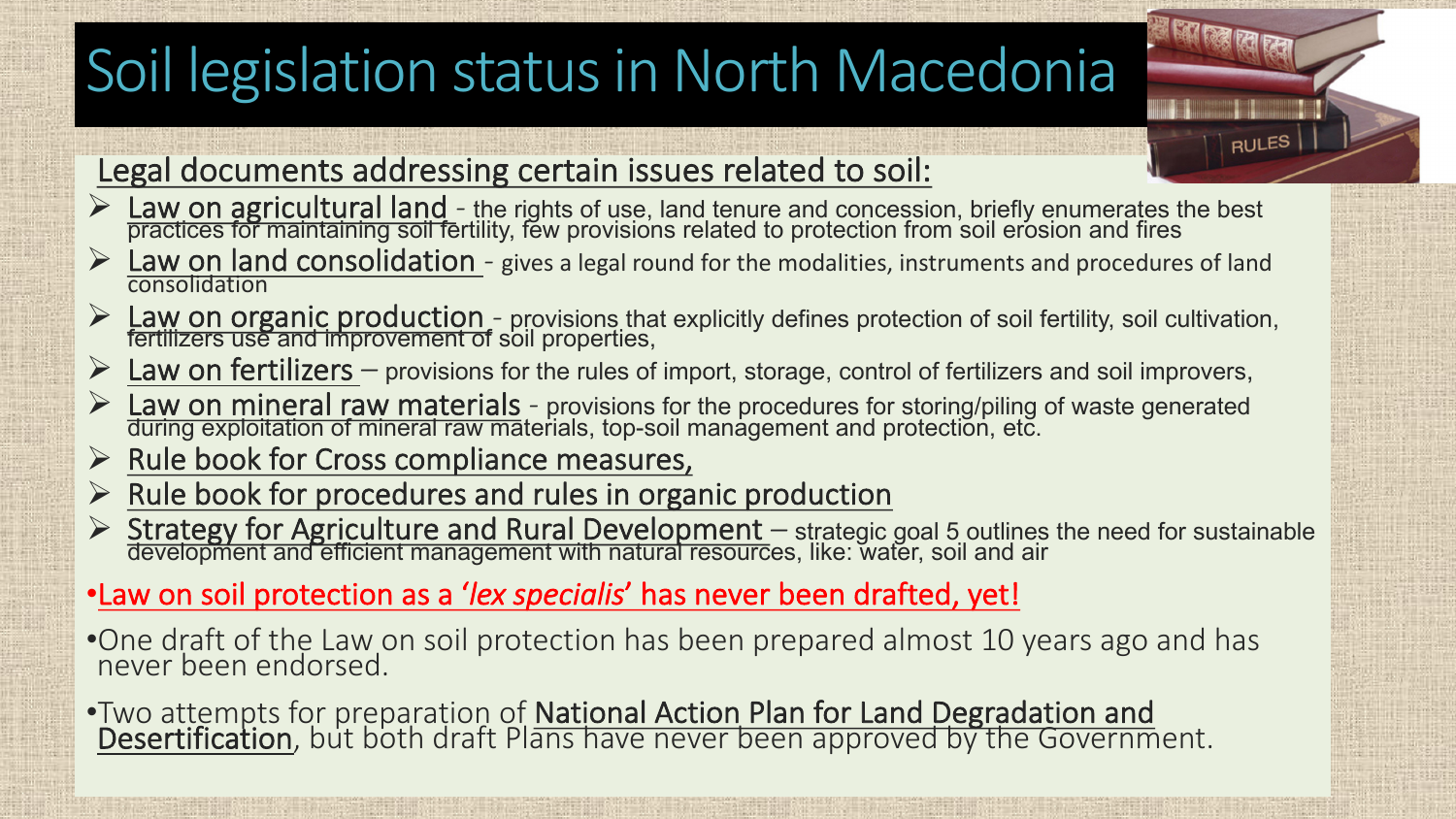## National soil legislation vs. EU legal documents - gaps and weaknesses

#### EU vs. North Macedonia-similarities

ØEU and NM don`t have a specific legal acts on soil, (*lack of a comprehensive and coherent policy framework to protect land and soil citate: Soil strategy*)

 $\triangleright$  Soil degradation until recently was not in the focus of the decision makers,

ØSoil degradation and soil protection issues are addressed within other documents and strategies,

ØThere is no (except several cases) of monitoring programs with standardized methodologies, (measurements and monitoring of soil threats are incomplete. Harmonised, representative soil monitoring across Europe is needed: Decision of EU Parliament)

 $\triangleright$  Consistent set of indicators and representative databases for all soil threats are missing,

 $\triangleright$  Regional cooperation is still missing (except ESP),

 $\triangleright$  Awareness and political dialog is in initial phases,

 $\triangleright$  A systematic approach in implementing of SM practices,

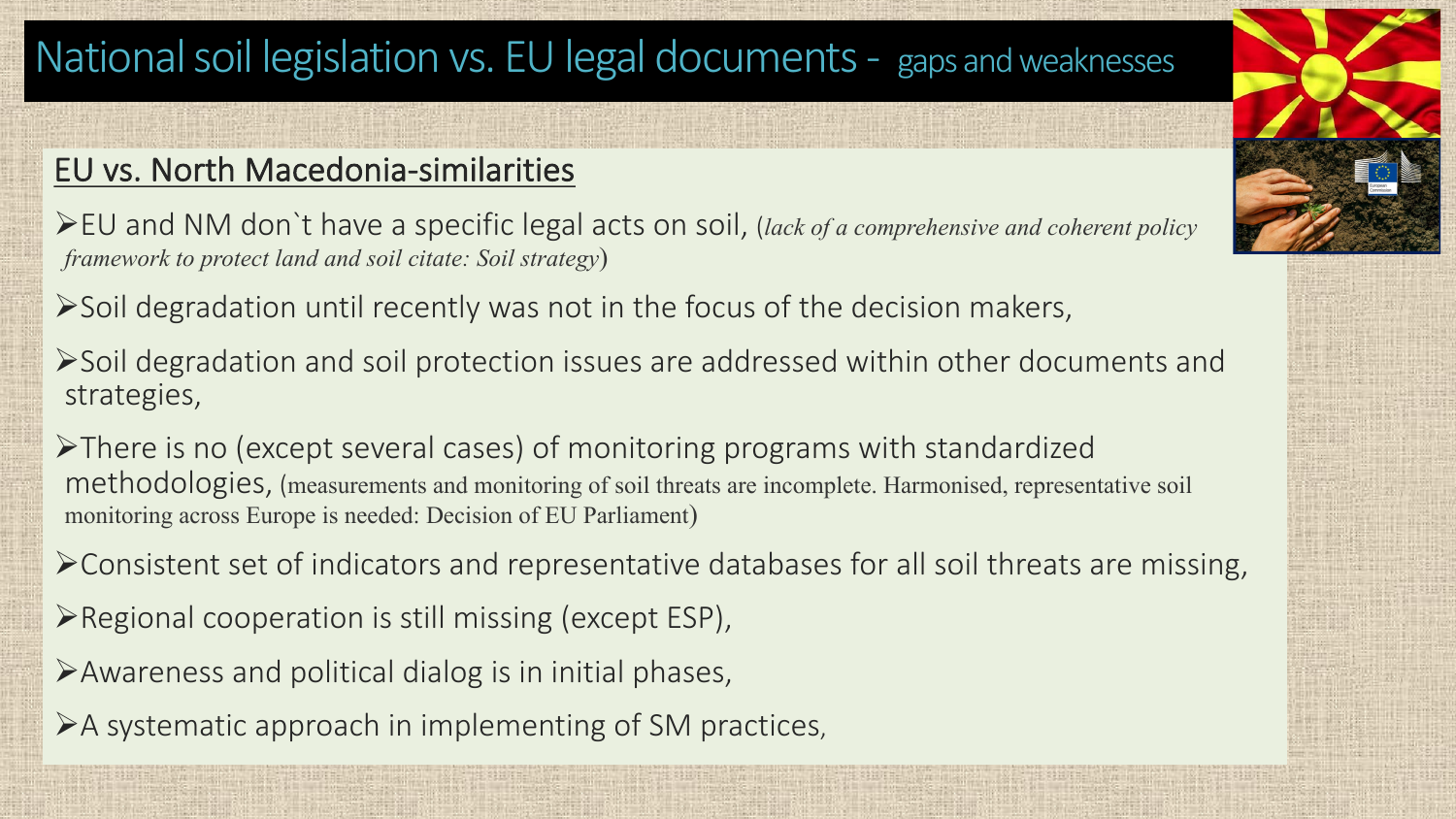## National soil legislation vs. EU legal documents - gaps and weaknesses

#### EU vs. North Macedonia-differences

- $\triangleright$  EU have adopted the new Soil Strategy with a clearly defined long term and shorth term goals and action plan
- ØEU Mission: A soil deal of Europe main goal is to establish 100 living labs and lighthouses to lead the transition towards healthy soils by 2030
- $\blacktriangleright$  EU Parliament has tasked the EU Commission to prepare the legal documents,
- ØSome EU Member States have quite developed soil protection policies and rules,
- $\blacktriangleright$  EU supports land degradation issues through LIFE and Horizon programs,
- $\blacktriangleright$  EU has a centres related to soil issues
- European Soil Data Centre (ESDAC) is the thematic center for soil related data in Europe,
- EU Soil Observatory launched in 2020 with a mission to monitor trends of soil health in Europe
- JRC Institute for Environment and Sustainability,

ØPublic awareness is on a much higher level – European Citizen Initiative titled "People4Soil" is a prove for that,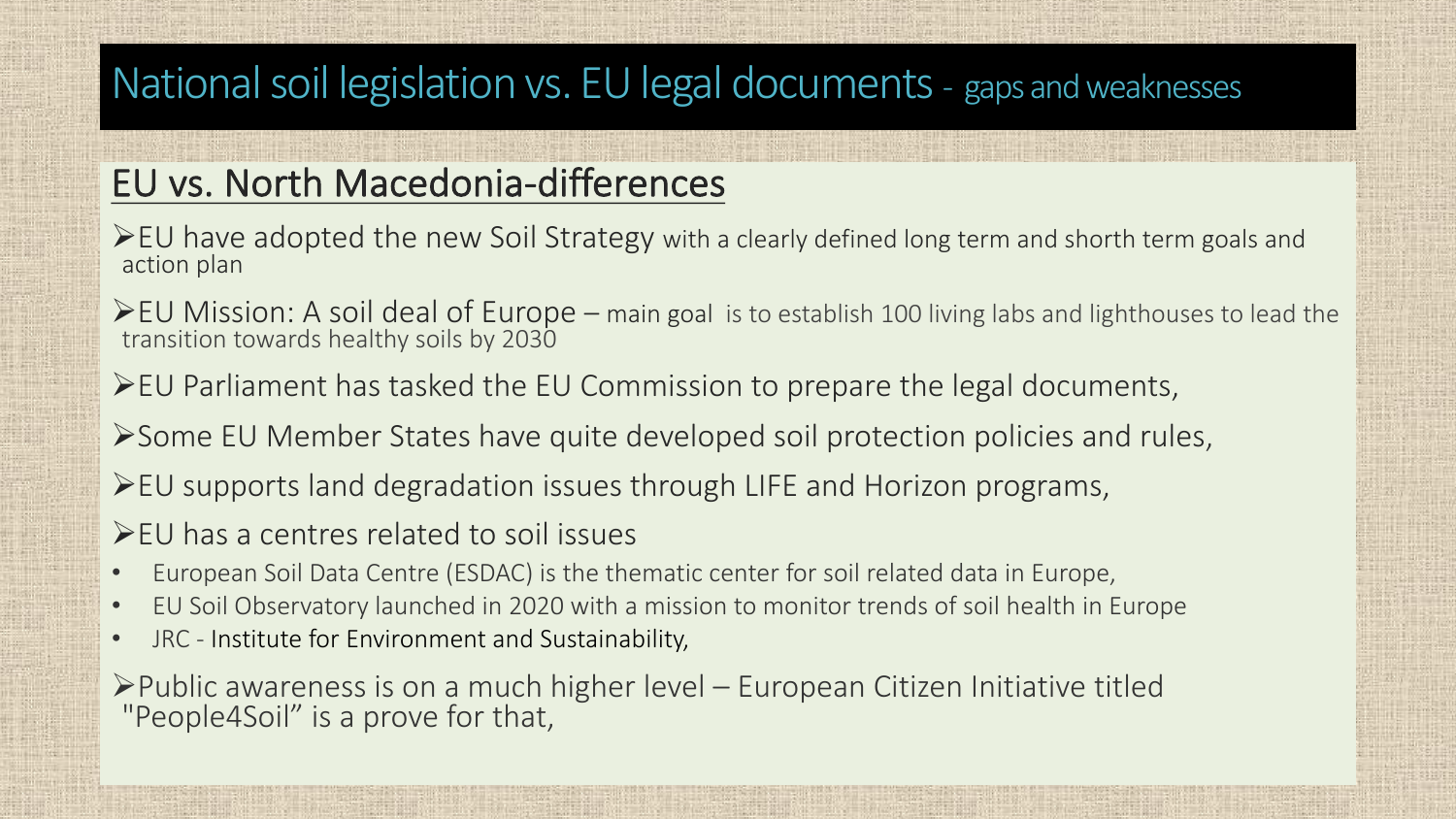# Steps to align the national legislation with the EU

### **To bring all relevant institutions on the same table in order to:**

Øto put land degradation at the *daily agenda of the decision makers* and open a *political dialogue* for the importance of soils and their protection,

> *>define the needs and explain the importance* of soil protection to reach an **both legally-binding and notified and notified and other and other respectively.** 

Adrafting the *legal and strategic documents and programs* of works in a line with the EU documents, to give an ground to the future actions,

**≻**straightening of the *institutional capacities* needed for implementing of the EU *aspects, and links to the other environmental policies*" and national legislation,

Ø*enable the overall environments* for implementing of the strategic goals and legal provisions,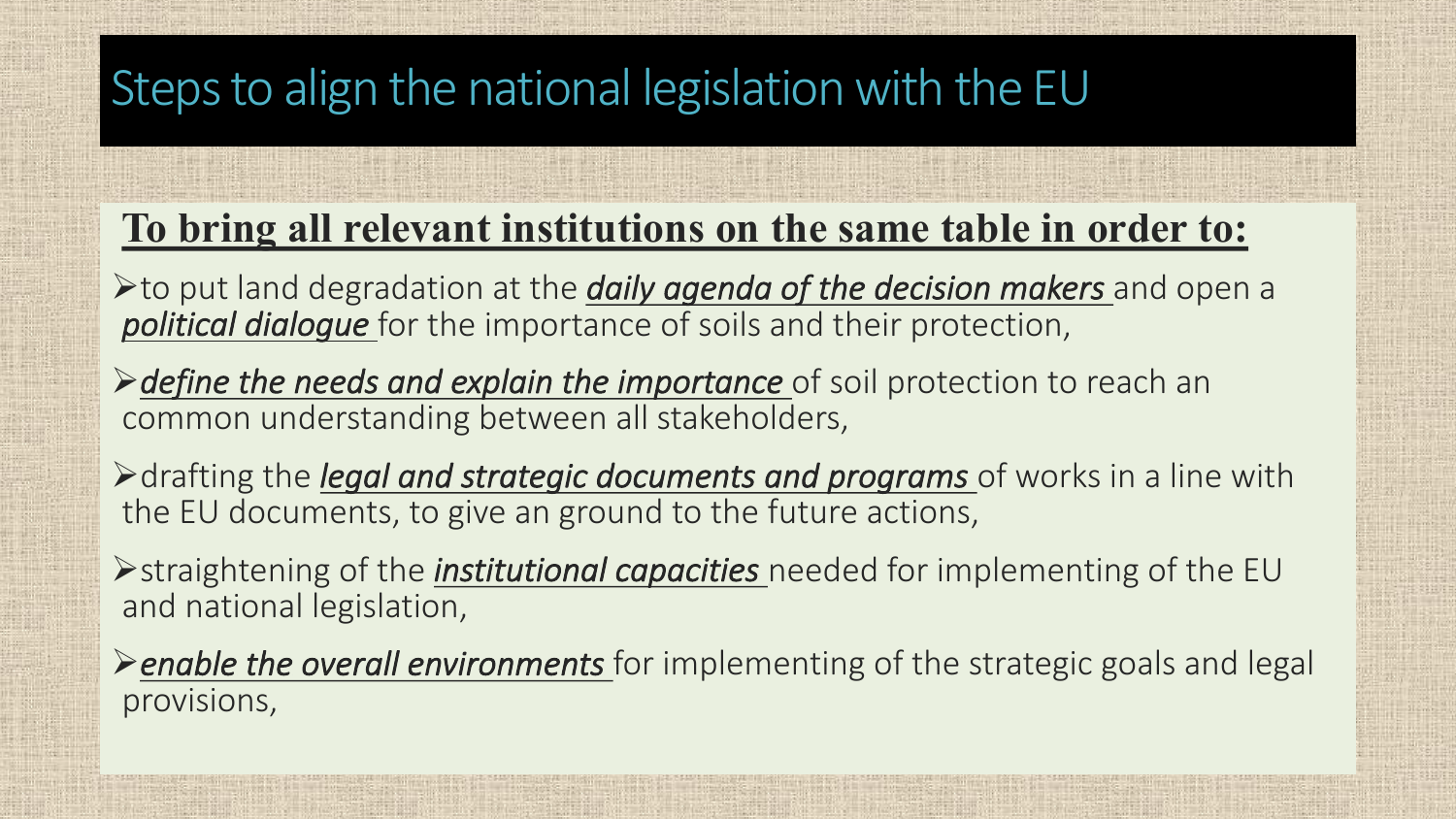# Steps to align the national legislation with the EU

#### To establish a SYSTEM which will guarantee continuous and comprehensive monitoring of land degradation:

- to establish an *institutional arrangements* that will ensure effort sharing and coordination in implementing of legislation and its aligning with EU regulations,
- -to establish an MRV (monitoring, reporting and verification system)
- to give an precise answers for the need, benefits and importance of monitoring to the stakeholders and wither public,
- to establish a methodology and relevant indicators, methodologies of work, and reporting,
- based on agreed methodology, collate and analyse relevant data on desertification and land degradation, and those that have already being collected, and regularly present it in a clear, user-friendly way for public use, preferably in the form of interactive maps for use in a line with EU regulations
- to set a roles to all institutions and entities involved in the system and to ensure data flow between data providers and data users,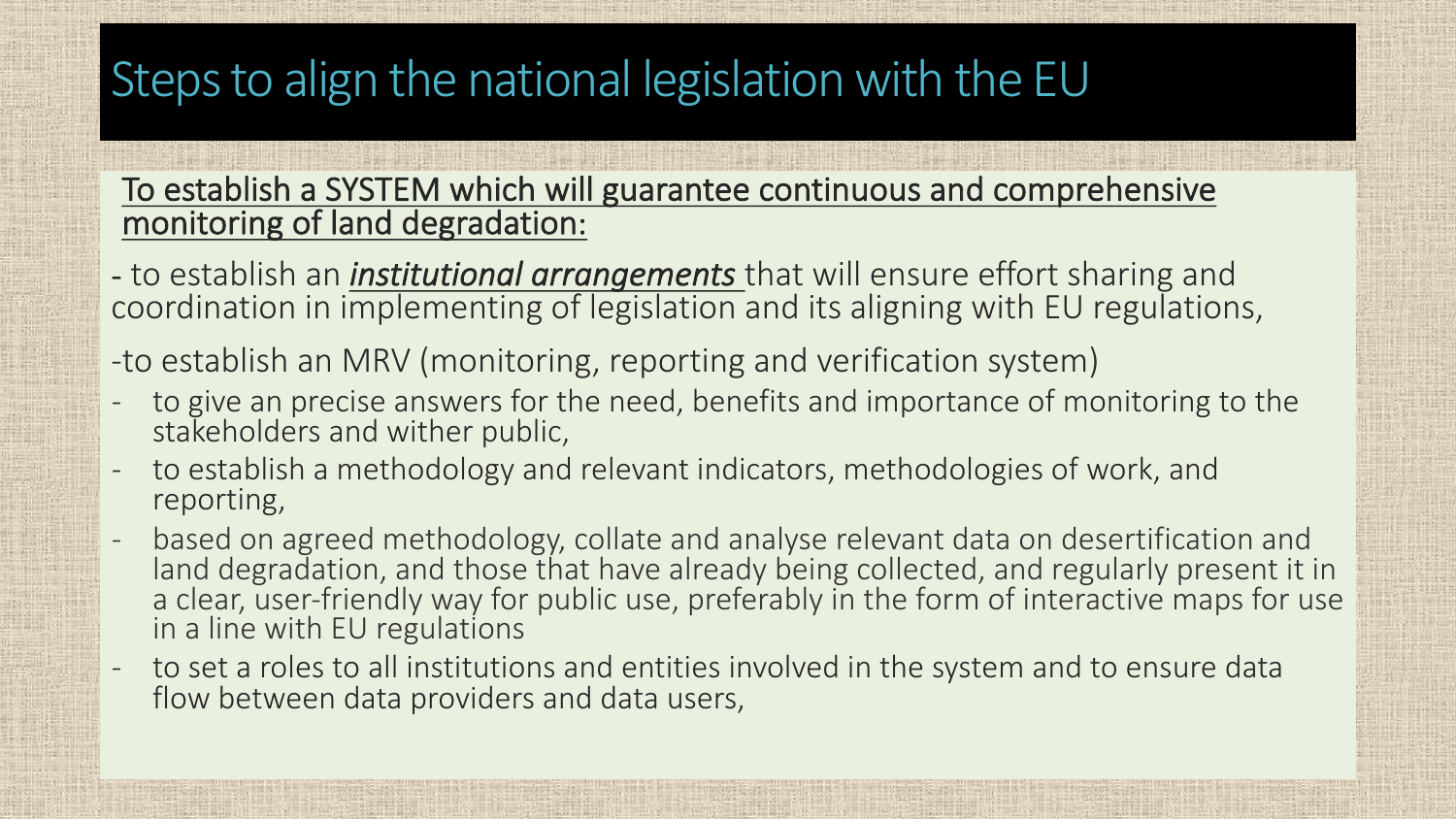# Steps to align the national legislation with the EU

To enable environment to halt land degradation and reach land degradation neutrality in a line with the SDG-15 on a national and regional level

- identifying of management practices in different sectors acting as a drivers of land degradation,
- development of guidance's on practical aspects of preserving soil and achieving land degradation neutrality in the country in a line with EU regulations, including dissemination of good practices (e.g. Voluntary Guidelines for Sustainable Soil Management-FAO),
- development of the needed infrastructure for implementing of sustainable management practices in all sectors,
- soil does not move, but the impact of soil degradation has no borders. Soils play a major role in the nutrient, carbon and water cycle, and these processes are obviously not constrained by physical and political borders (EU Soil strategy), to this end, networking of the national capacities with those of the neighbouring courtiers within various initiatives, platforms etc. is essential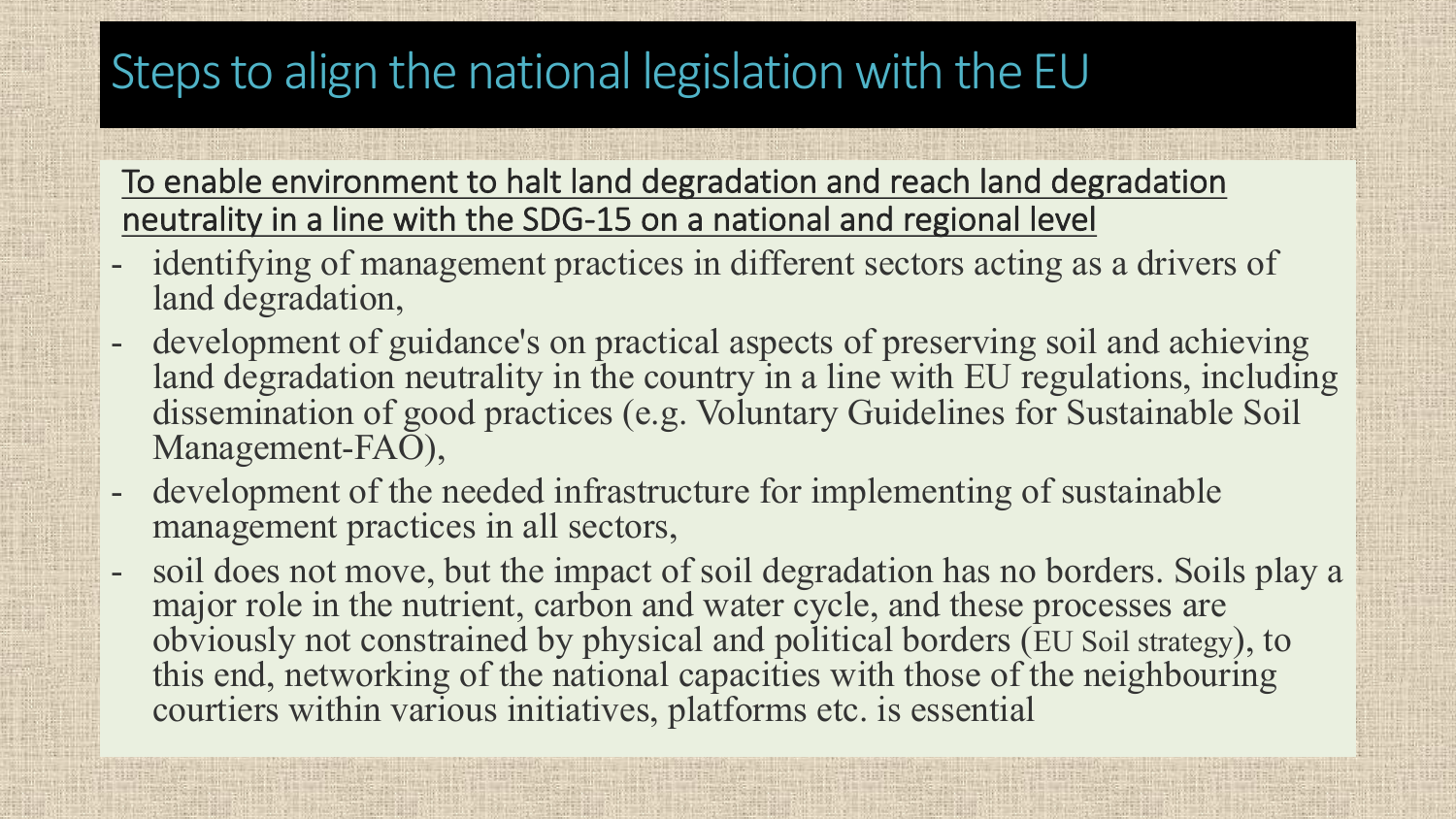# Soil in the national political discussions

Land degradation is an "enemy" that many of us are aware of its presence but no none knows where, why and how much and in which form it attacks,

Soil is not an issue present at the agenda of the politicians and the public

- until recent its is not treated as an transboundary issue,
- in most cases issues related to soil are with low visibility (until too late!!!),
- the effects of land degradation do not affects a wider groups, like climate and water,
- very limited financial resources either on a national and EU level

What do we need? We need to change the game!

- create an discussion groups and advocacy platforms to gather stakeholders on all levels in one place (central government, local government, CSO`s, NGO`s, farmer associations, academia etc,) to contribute in articulation of soil degradation issues and creating of policies,
- media campaigns to convey the messages to the wider audience, (TV, documentary programs, training programs for targeted groups, printed materials etc.)
- To put the issue of land degradation in the curricula of all levels of education, to work with youth in increasing their awareness,
- Most important and hard to do to convince our politician for the necessity and importance to combat land degradation.

A good asset is the new and "fresh wind" starting to blow from EU recently!